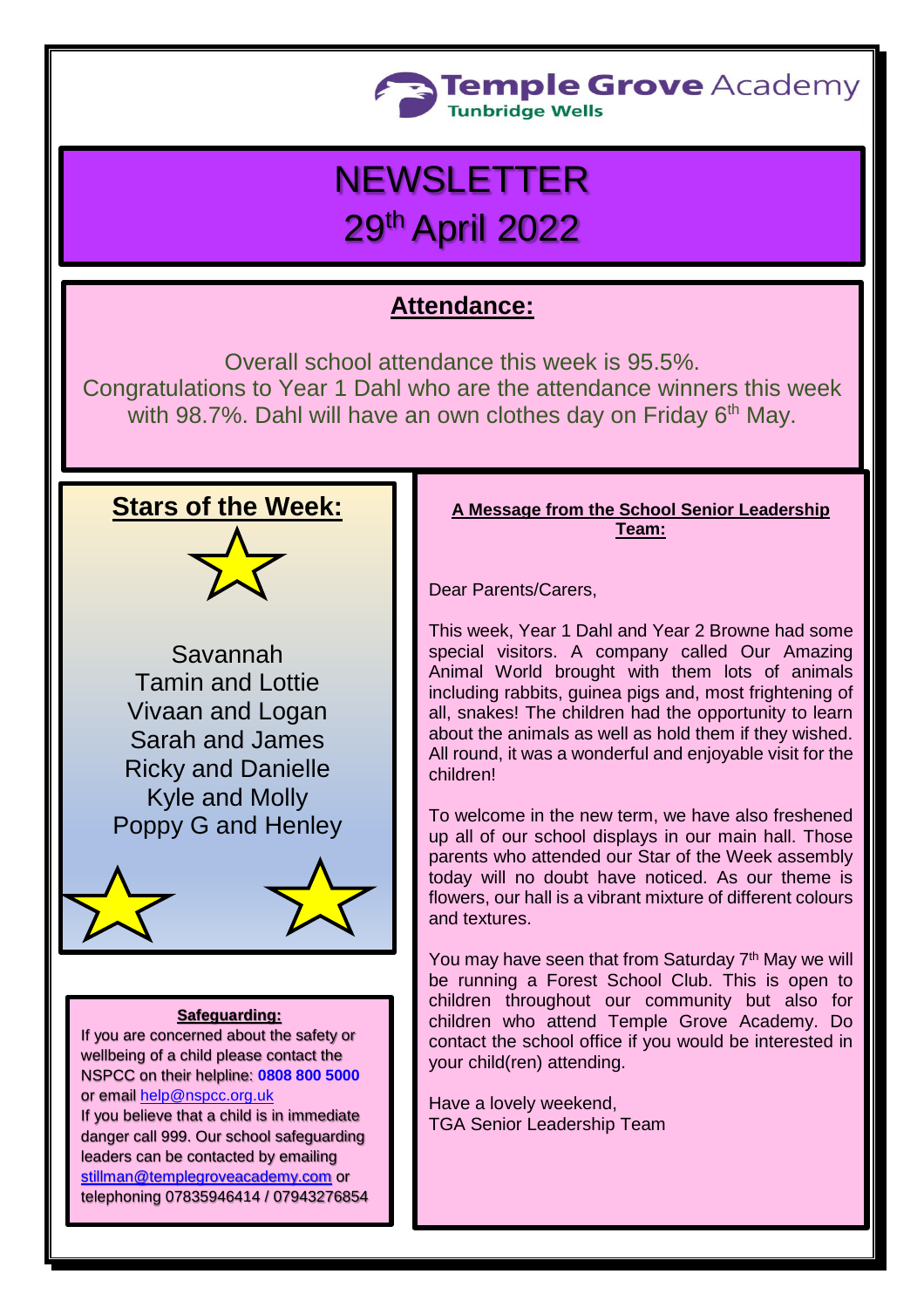

### **Forest School:**

There will be two Forest School sessions next week as follows:

**Tuesday:** Year 4 Snicket **Wednesday:** Year 3 Walliams

#### **Uniform Reminders:**

**Purple Polos:** We are phasing out shirts and ties to be replaced with purple polos. These can be purchased at a number of large retailers.

**PE kit:** Children are now to arrive at school in full school uniform with their PE kits packed separately to change into.



**Over and Above Club this Week:** Dahl: Anwar and Harley Browne: Zara and Daniel Walliams: James and Akshaya Snicket: Ollie and Emily B Blake: Preston and Kiara Shakespeare: Ava and Freddie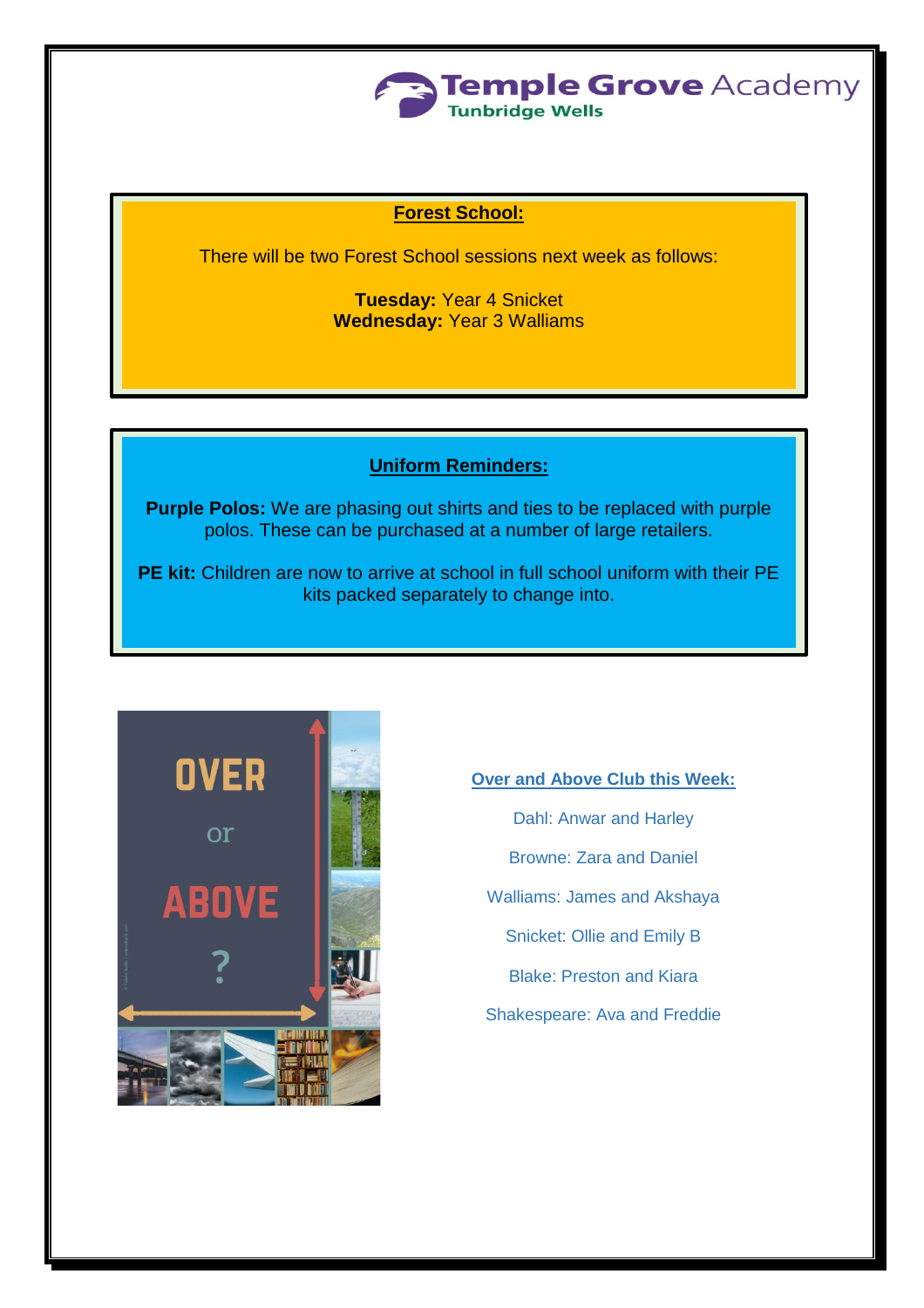

#### **Parent Workshops:**

On Tuesday morning, some parents were able to attend our new Parent Workshop where Susie, our Play Therapist, provided a simple craft activity, a delicious breakfast and some free resources to take home. It was wonderful to have time to catch up over a cup of coffee after all this time. There are some spaces still available to join this relaxed a friendly group over the next three weeks. Please let either the office or Susie [\(shorton@templegroveacademy.com\)](mailto:shorton@templegroveacademy.com) know so that we can purchase enough breakfast and toys! We would love to see you there. The sessions are at 9am on Tuesday mornings.



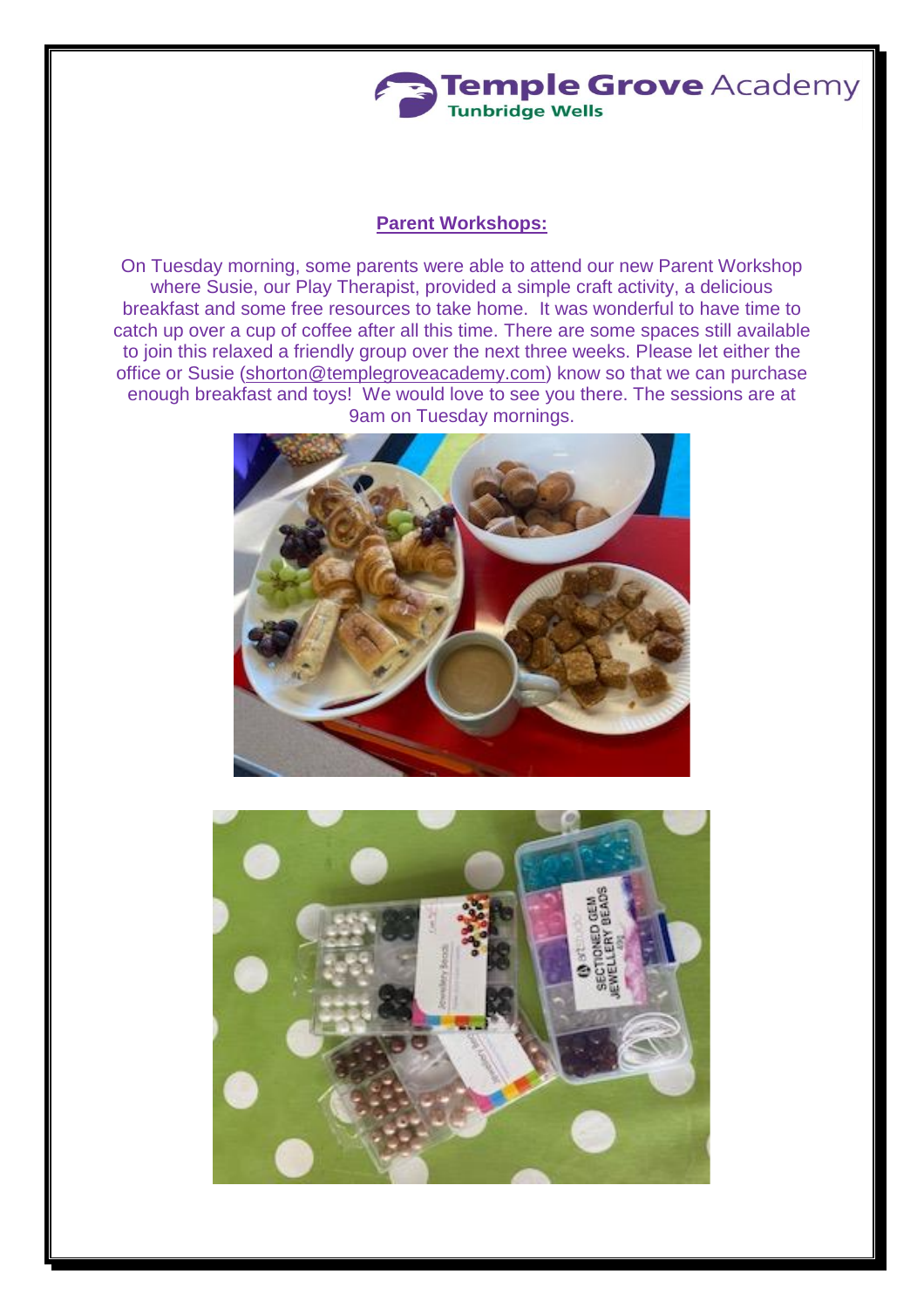# **Temple Grove Academy Tunbridge Wells**

#### **Spectacular Work in Year 6 Shakespeare:**

Year 6 have been studying the art and life of Frida Kahlo. We have created some beautiful flowers for our new hall display using bold, bright colours and nature as inspiration. In English, we have been writing short biographies detailing her fascinating life.

Maths has been very busy as we are revising a wide range of KS2 objectives ahead of our rapidly approaching SATs papers. In Science, we have begun to explore the topic of light and learn some of the complex vocabulary around the subject.

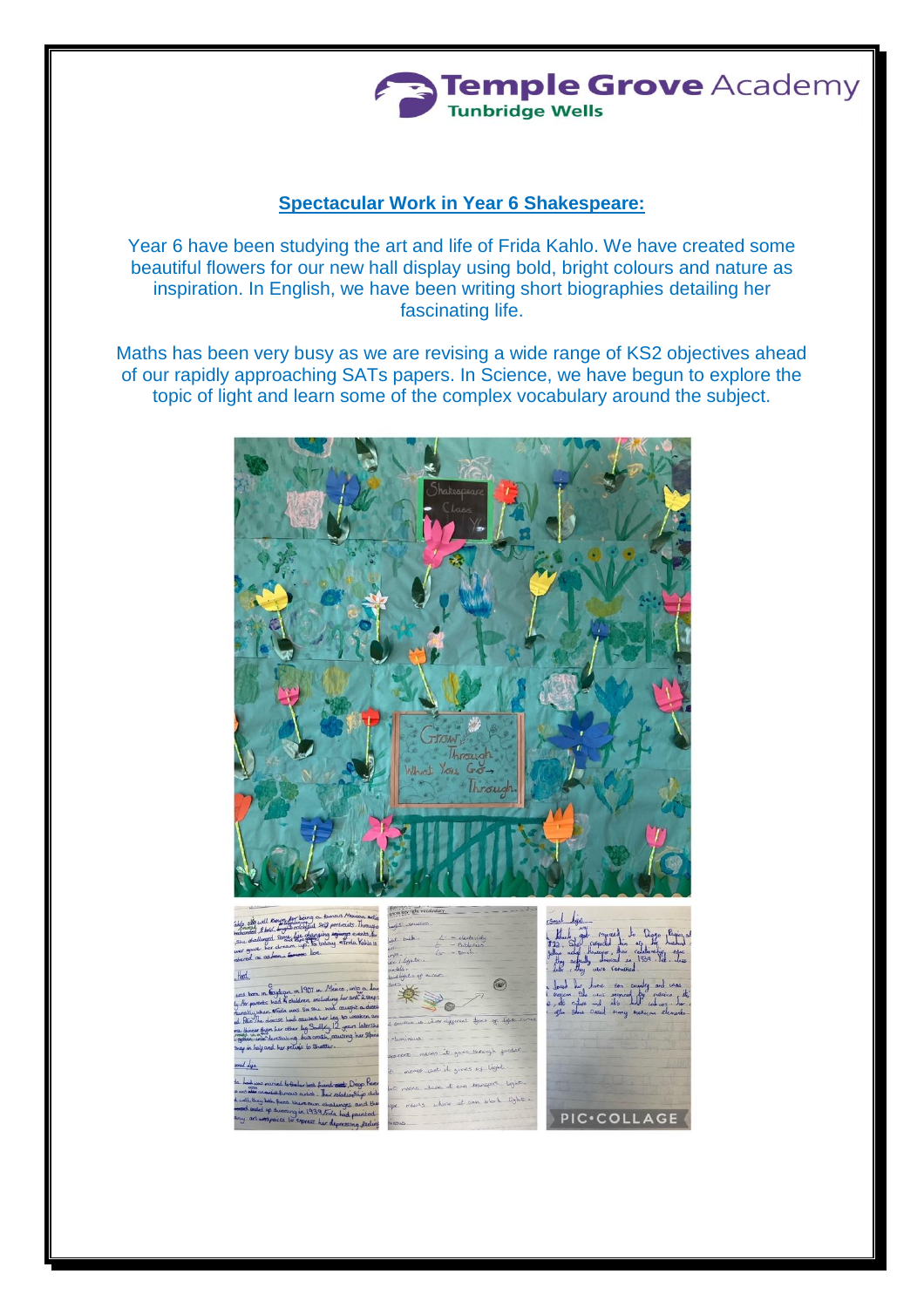

## **Year 1 and 2 Visitors:**

Our Amazing Animal World came to visit year 1 and 2 on Wednesday. The children got to interact with a variety of animals, from cute fluffy rabbits, to snakes!